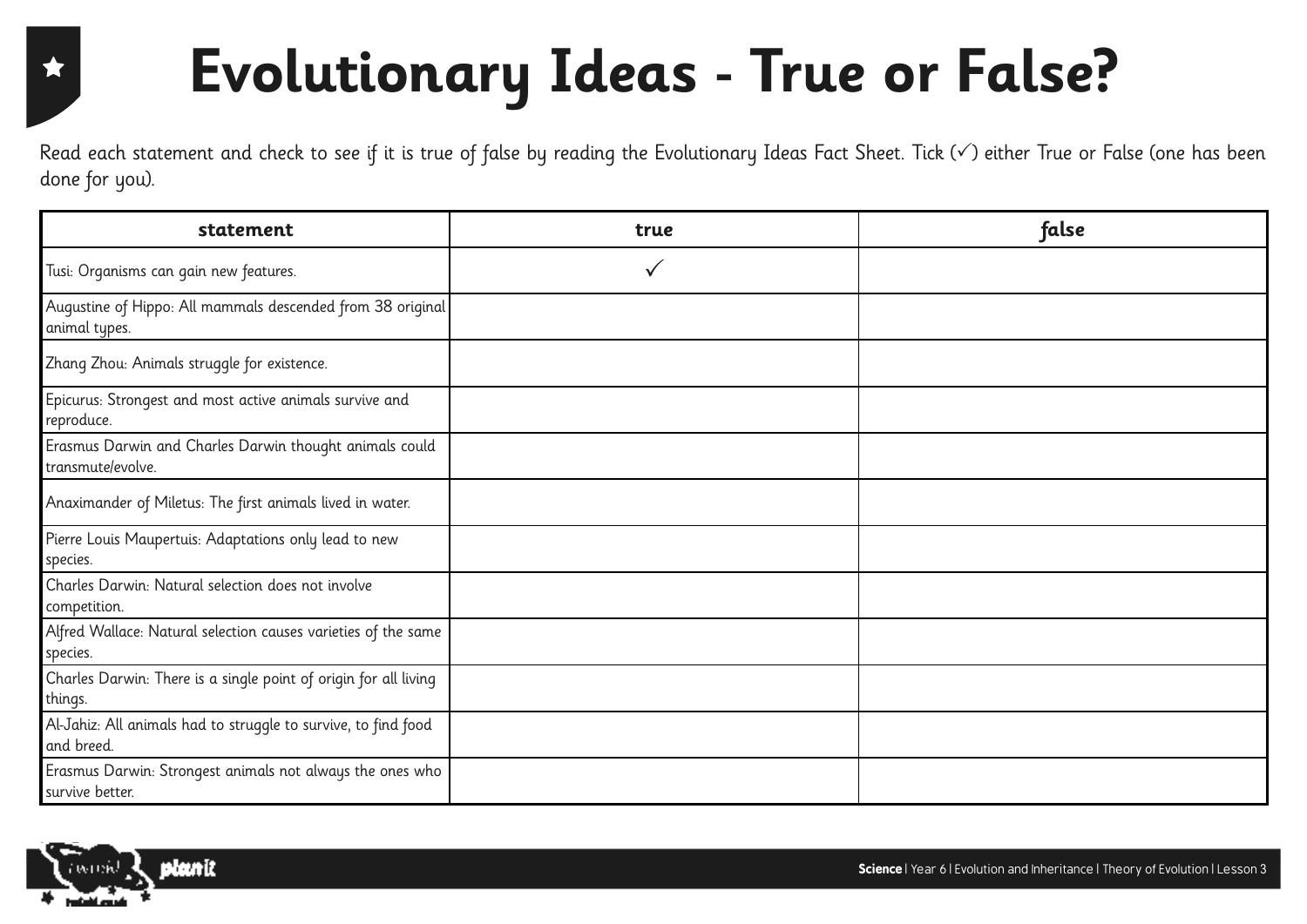### ★

### Evolutionary Ideas - True or False? **Answers**

Read each statement and check to see if it is true of false by reading the Evolutionary Ideas Fact Sheet. Tick  $(\checkmark)$  either True or False (one has been done for you).

| statement                                                                    | true | false |
|------------------------------------------------------------------------------|------|-------|
| Tusi: Organisms can gain new features.                                       |      |       |
| Augustine of Hippo: All mammals descended from 38 original<br>animal types.  |      | X     |
| Zhang Zhou: Animals struggle for existence.                                  |      | Х     |
| Epicurus: Strongest and most active animals survive and<br>reproduce.        |      |       |
| Erasmus Darwin and Charles Darwin thought animals could<br>transmute/evolve. |      |       |
| Anaximander of Miletus: The first animals lived in water.                    |      |       |
| Pierre Louis Maupertuis: Adaptations only lead to new<br>species.            |      | X     |
| Charles Darwin: Natural selection does not involve<br>competition.           |      | X     |
| Alfred Wallace: Natural selection causes varieties of the same<br>species.   |      |       |
| Charles Darwin: There is a single point of origin for all living<br>things.  |      |       |
| Al-Jahiz: All animals had to struggle to survive, to find food<br>and breed. |      |       |
| Erasmus Darwin: Strongest animals not always the ones who<br>survive better. |      | Χ     |

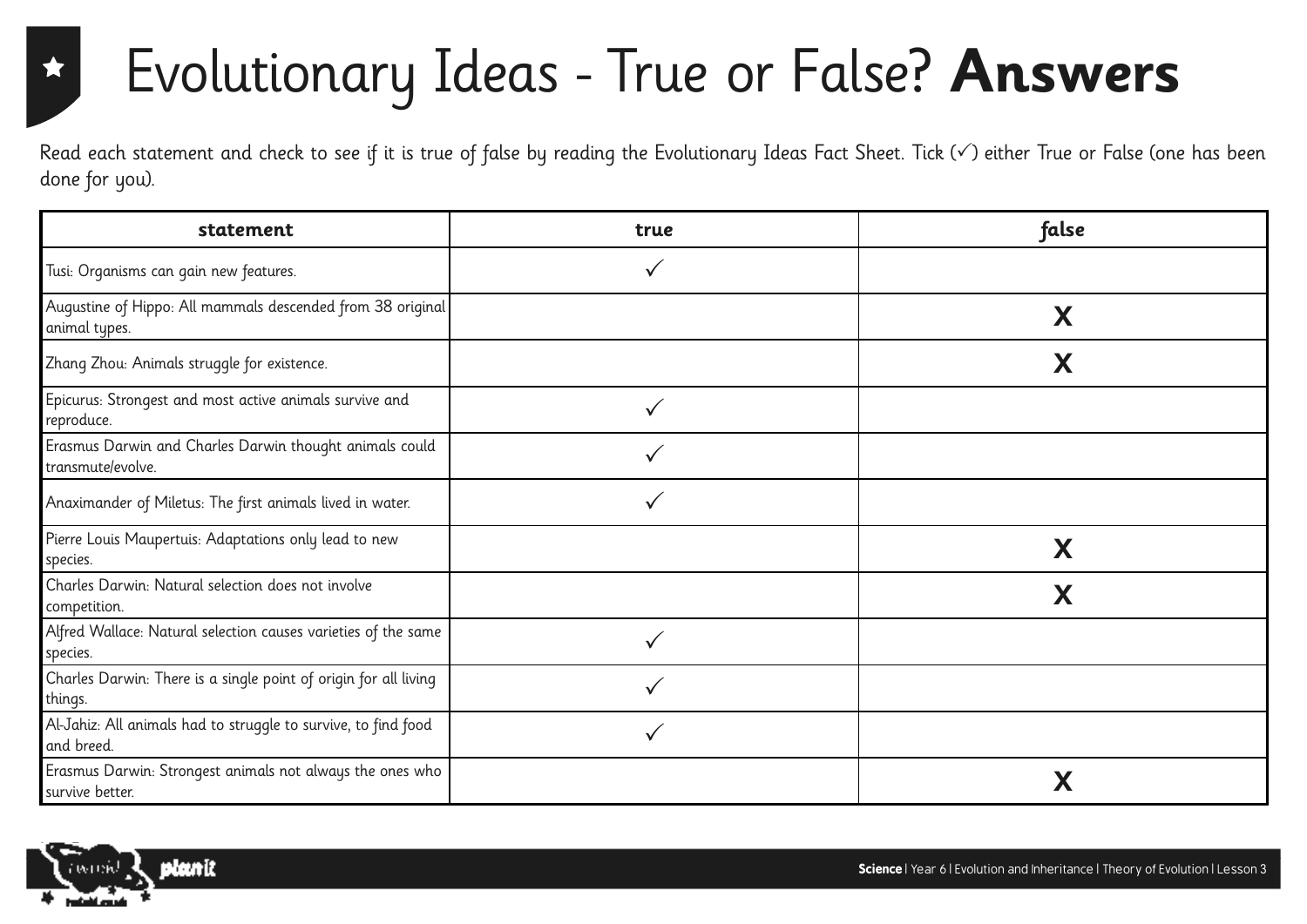### **Evolutionary Ideas - True or False?**

Read each statement and check to see if it is true of false by reading the Evolutionary Ideas Fact Sheet. Tick  $(\checkmark)$  either True or False (one has been done for you).

| statement                                                                                                               | true         | false |
|-------------------------------------------------------------------------------------------------------------------------|--------------|-------|
| Tusi: Organisms can gain new features.                                                                                  | $\checkmark$ |       |
| Augustine of Hippo: All mammals descended from 38<br>original animal types.                                             |              |       |
| Zhang Zhou: Animals struggle for existence.                                                                             |              |       |
| Epicurus: Strongest and most active animals survive and<br>reproduce.                                                   |              |       |
| Taoists: Thought the environment affected the attributes of<br>living things.                                           |              |       |
| Anaximander of Miletus: The first animals lived in water.                                                               |              |       |
| Pierre Louis Maupertuis: Adaptations only lead to new<br>species.                                                       |              |       |
| Charles Darwin: Natural selection does not involve<br>competition.                                                      |              |       |
| Alfred Wallace: Natural selection causes varieties of the<br>same species.                                              |              |       |
| Charles Darwin: There is a single point of origin for all living<br>things.                                             |              |       |
| Al-Jahiz: All animals had to struggle to survive, to find food<br>and breed.                                            |              |       |
| Empedocles: Animals and plants look as though they have<br>been designed but it's accidental they look the way they do. |              |       |

Compare Darwin's and Wallace's ideas about evolution.

How were they similar?

How were they different?

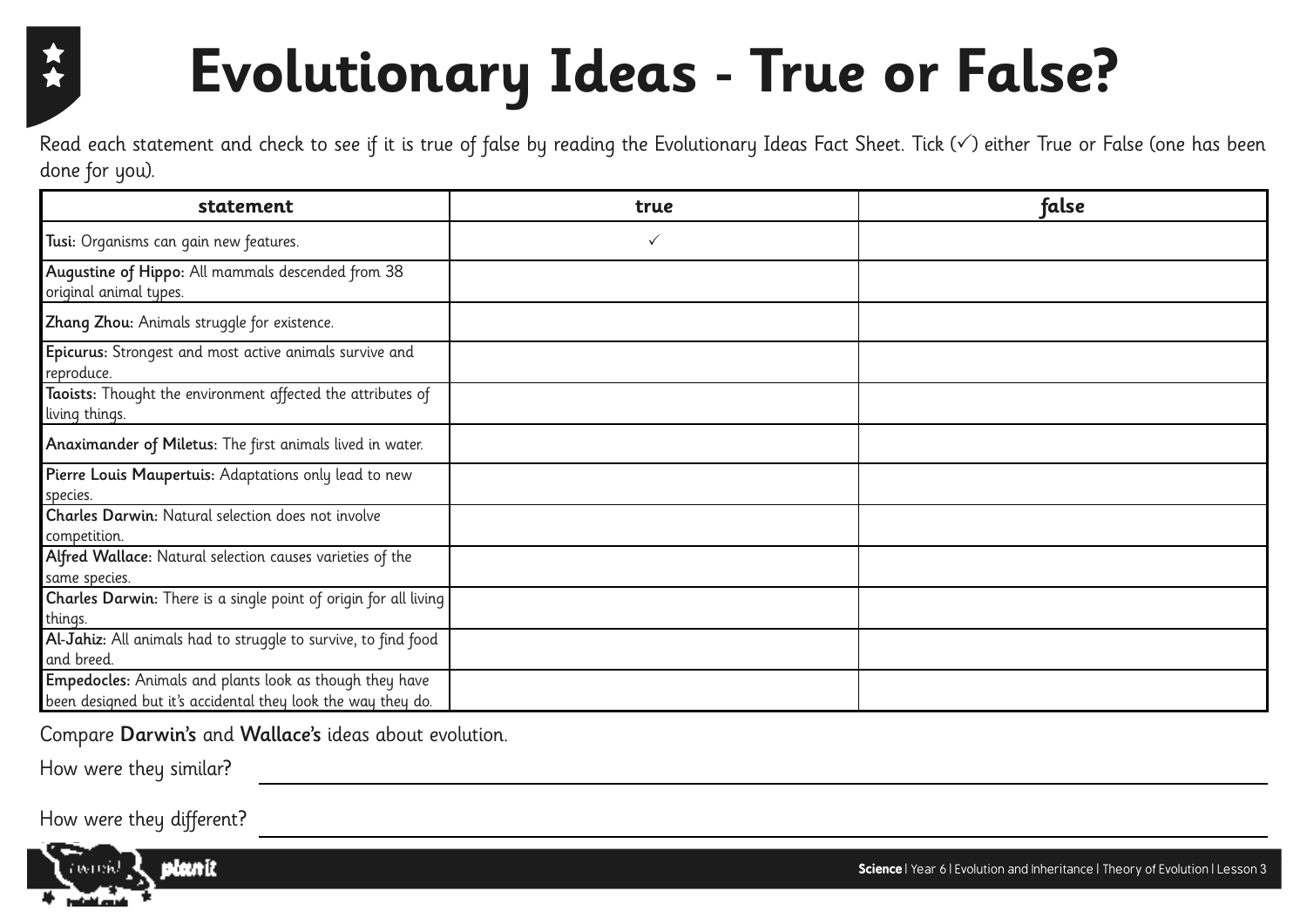### Evolutionary Ideas - True or False? **Answers**

Read each statement and check to see if it is true of false by reading the Evolutionary Ideas Fact Sheet. Tick  $(\checkmark)$  either True or False (one has been done for you).

| statement                                                                                                               | true         | false |
|-------------------------------------------------------------------------------------------------------------------------|--------------|-------|
| Tusi: Organisms can gain new features.                                                                                  |              |       |
| Augustine of Hippo: All mammals descended from 38<br>original animal types.                                             |              | X     |
| Zhang Zhou: Animals struggle for existence.                                                                             |              | X     |
| Epicurus: Strongest and most active animals survive and<br>reproduce.                                                   | $\checkmark$ |       |
| Taoists: Thought the environment affected the attributes of<br>living things.                                           |              |       |
| Anaximander of Miletus: The first animals lived in water.                                                               | ✓            |       |
| Pierre Louis Maupertuis: Adaptations only lead to new<br>species.                                                       |              | X     |
| Charles Darwin: Natural selection does not involve<br>competition.                                                      |              | X     |
| Alfred Wallace: Natural selection causes varieties of the<br>same species.                                              | ✓            |       |
| Charles Darwin: There is a single point of origin for all living<br>things.                                             | $\checkmark$ |       |
| Al-Jahiz: All animals had to struggle to survive, to find food<br>and breed.                                            | ✓            |       |
| Empedocles: Animals and plants look as though they have<br>been designed but it's accidental they look the way they do. | ✓            |       |

Compare Darwin's and Wallace's ideas about evolution.

How were they similar?

How were they different?



**Science** | Year 6 | Evolution and Inheritance | Theory of Evolution | Lesson 3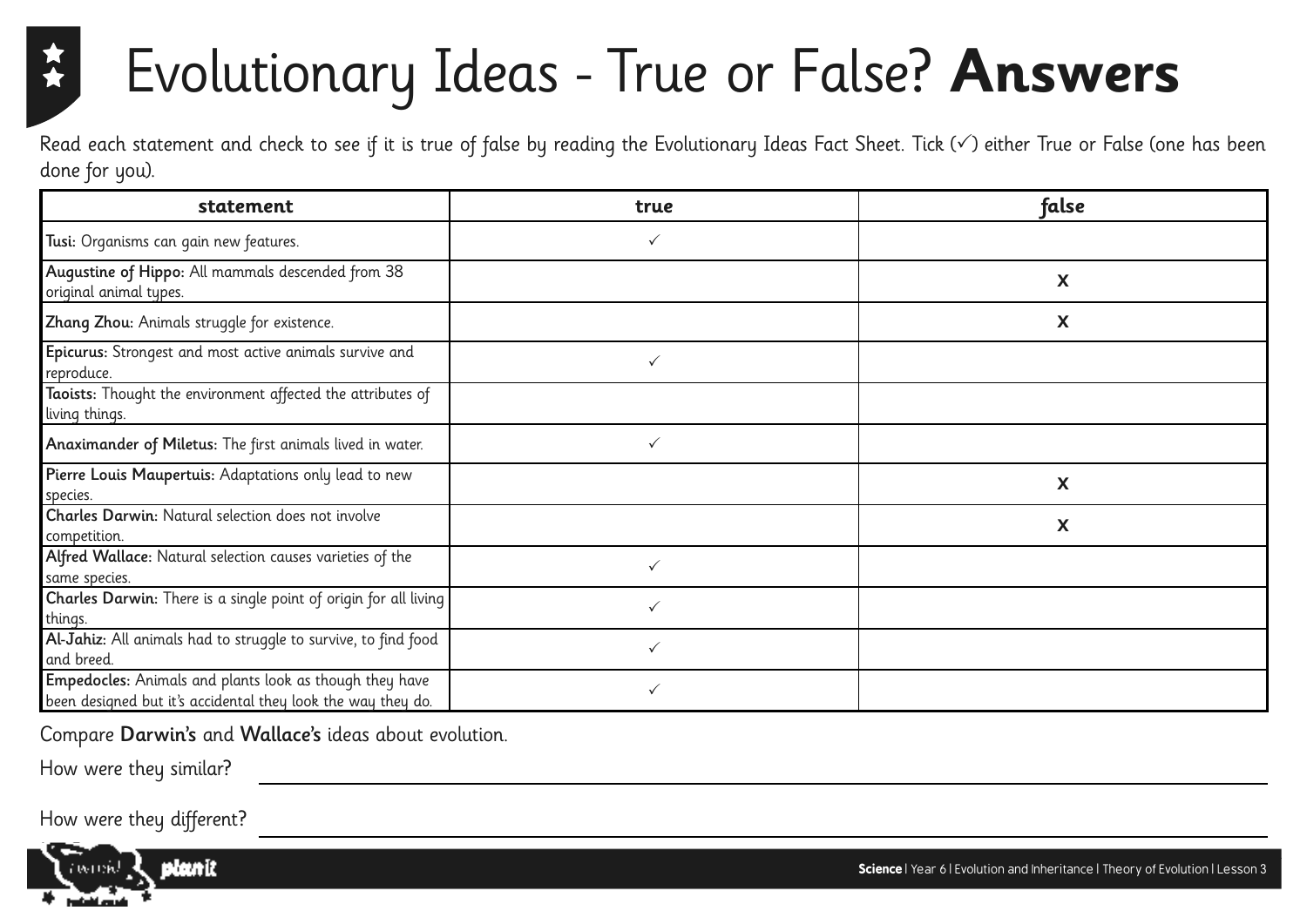

# **Evolutionary Ideas - True or False?**

Read each statement and check to see if it is true of false by reading the Evolutionary Ideas Fact Sheet. Tick  $(\checkmark)$  either True or False (one has been done for you).

| statement                                                                                                               | true         | false |
|-------------------------------------------------------------------------------------------------------------------------|--------------|-------|
| Tusi: Organisms can't gain new features.                                                                                | $\checkmark$ |       |
| Augustine of Hippo: All mammals descended from 38<br>original animal types.                                             |              |       |
| Epicurus: Strongest and most active animals survive and<br>reproduce.                                                   |              |       |
| Taoists: Thought the environment affected the attributes of<br>living things.                                           |              |       |
| Anaximander of Miletus: The first animals lived in water.                                                               |              |       |
| Pierre Louis Maupertuis: Adaptations only lead to new<br>species.                                                       |              |       |
| <b>Charles Darwin: Natural selection does not involve</b><br>competition.                                               |              |       |
| Alfred Wallace: Natural selection causes varieties of the<br>same species.                                              |              |       |
| Al-Jahiz: All animals had to struggle to survive, to find food<br>and breed.                                            |              |       |
| Empedocles: Animals and plants look as though they have<br>been designed but it's accidental they look the way they do. |              |       |

Compare Darwin's and Wallace's ideas about evolution.

How were they similar?

How were they different?